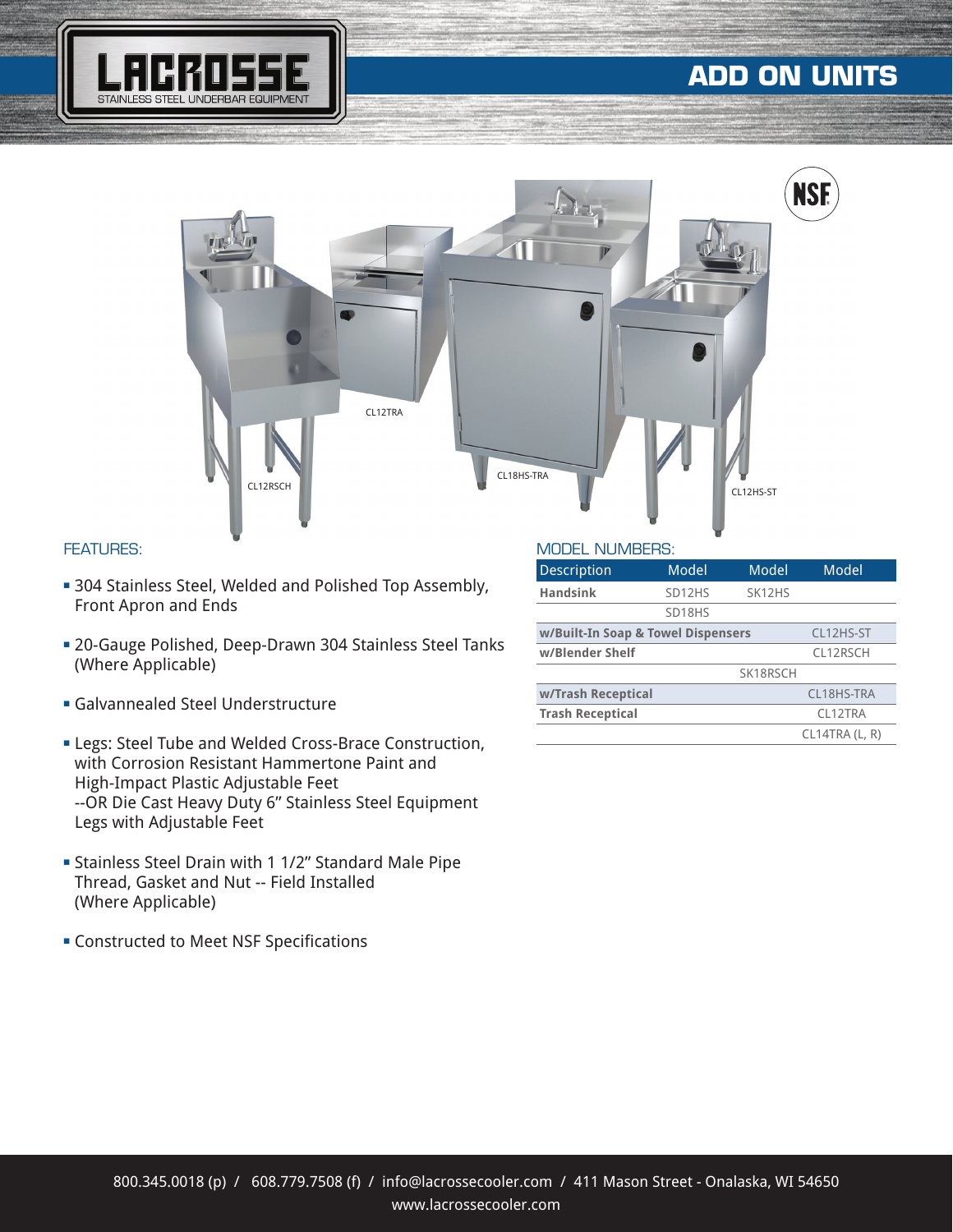### **HANDSINKS**

Includes: Gooseneck Faucet (4" Centers), 3" Strainer Basket Drain Assembly, and Bowl 10"x12"x6" Deep







#### ANGLED VIEW: ANGLED VIEW:





| Model  | А                |
|--------|------------------|
| SD12HS | 12 <sup>''</sup> |
| SD18HS | 18''             |



| Model <sup>'</sup>  |                   |
|---------------------|-------------------|
| SK <sub>12</sub> HS | 1.2 <sub>II</sub> |

Includes: Wall Mount Faucet (4" Centers), 3" Strainer Basket Drain Assembly, and Bowl 10"x14"x9 3/4" Deep

800.345.0018 (p) / 608.779.7508 (f) / info@lacrossecooler.com / 411 Mason Street - Onalaska, WI 54650 www.lacrossecooler.com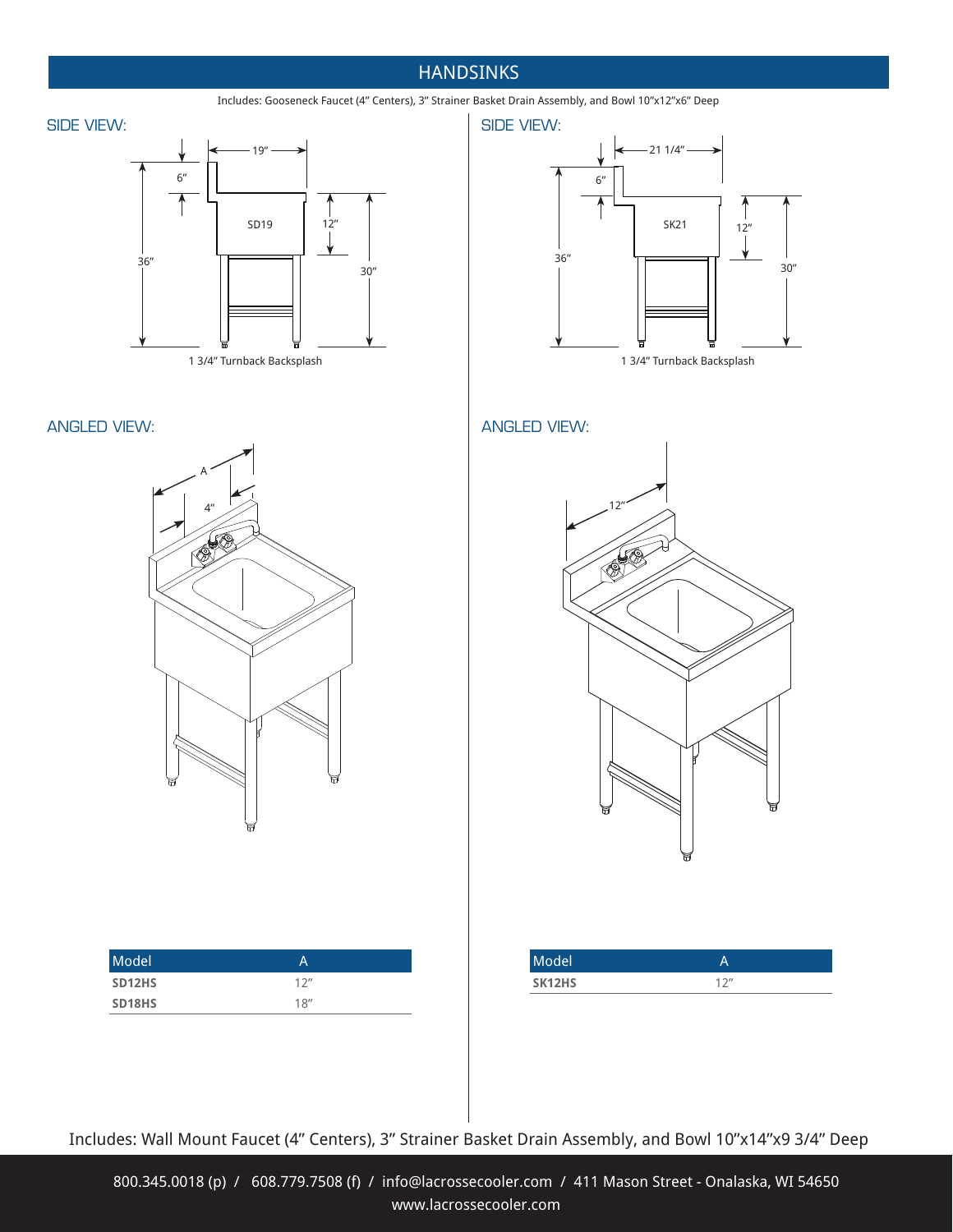### HANDSINK WITH SOAP & TOWEL DISPENSER HANDSINK WITH TRASH RECEPTACLE

Includes: Gooseneck Faucet (4" Centers), 3" Strainer Basket Drain Assembly, and Bowl 10"x12"x6" Deep

#### SIDE VIEW:



TOP VIEW:



FRONT VIEW:









800.345.0018 (p) / 608.779.7508 (f) / info@lacrossecooler.com / 411 Mason Street - Onalaska, WI 54650 www.lacrossecooler.com

CL18HS-TRA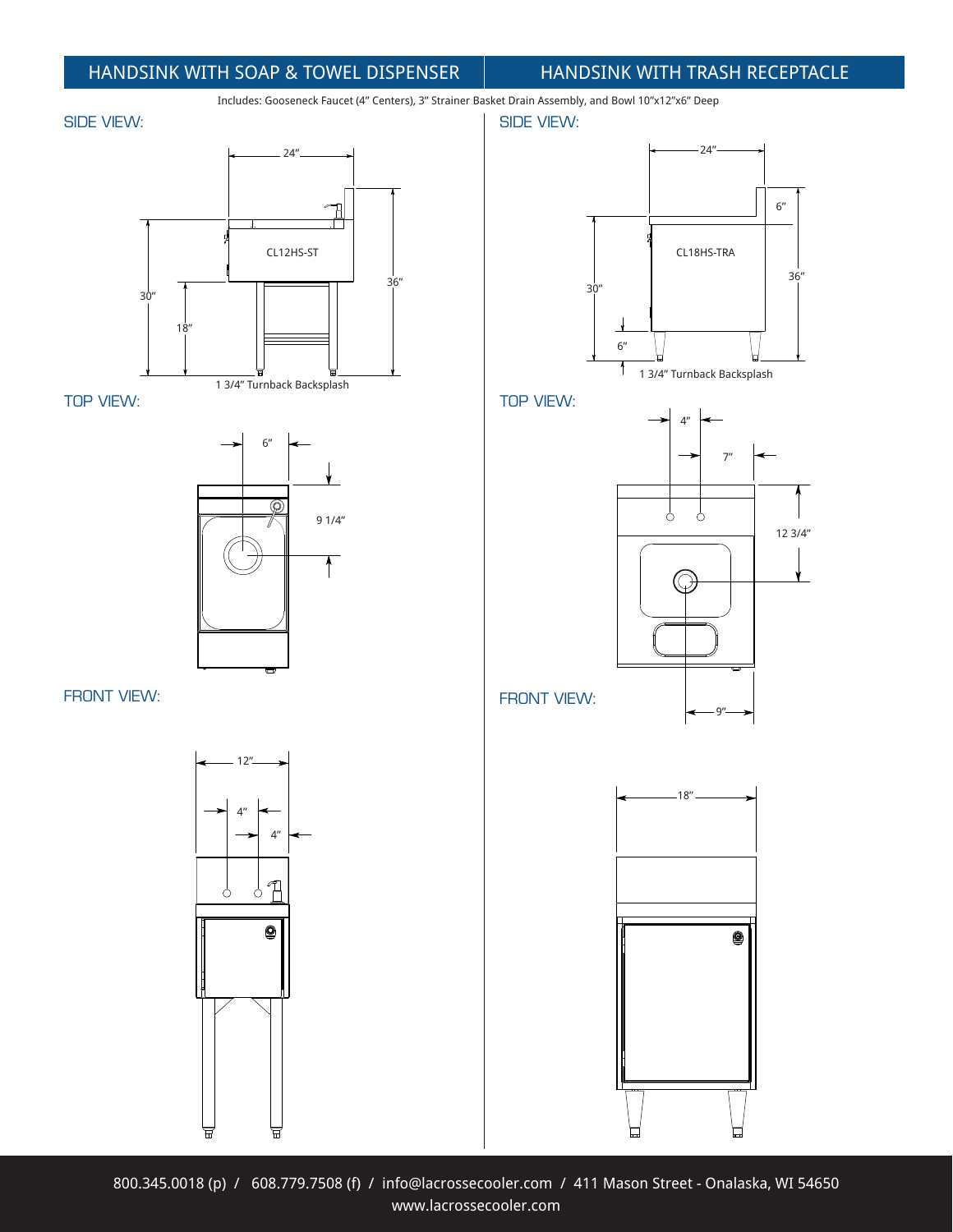### HANDSINK WITH BLENDER SHELF









FRONT VIEW: The state of the state of the state of the state of the state of the state of the state of the state of the state of the state of the state of the state of the state of the state of the state of the state of th



Includes: Gooseneck Faucet (4" Centers), 3" Strainer Basket Drain Assembly, and Bowl 10"x12"x6" Deep